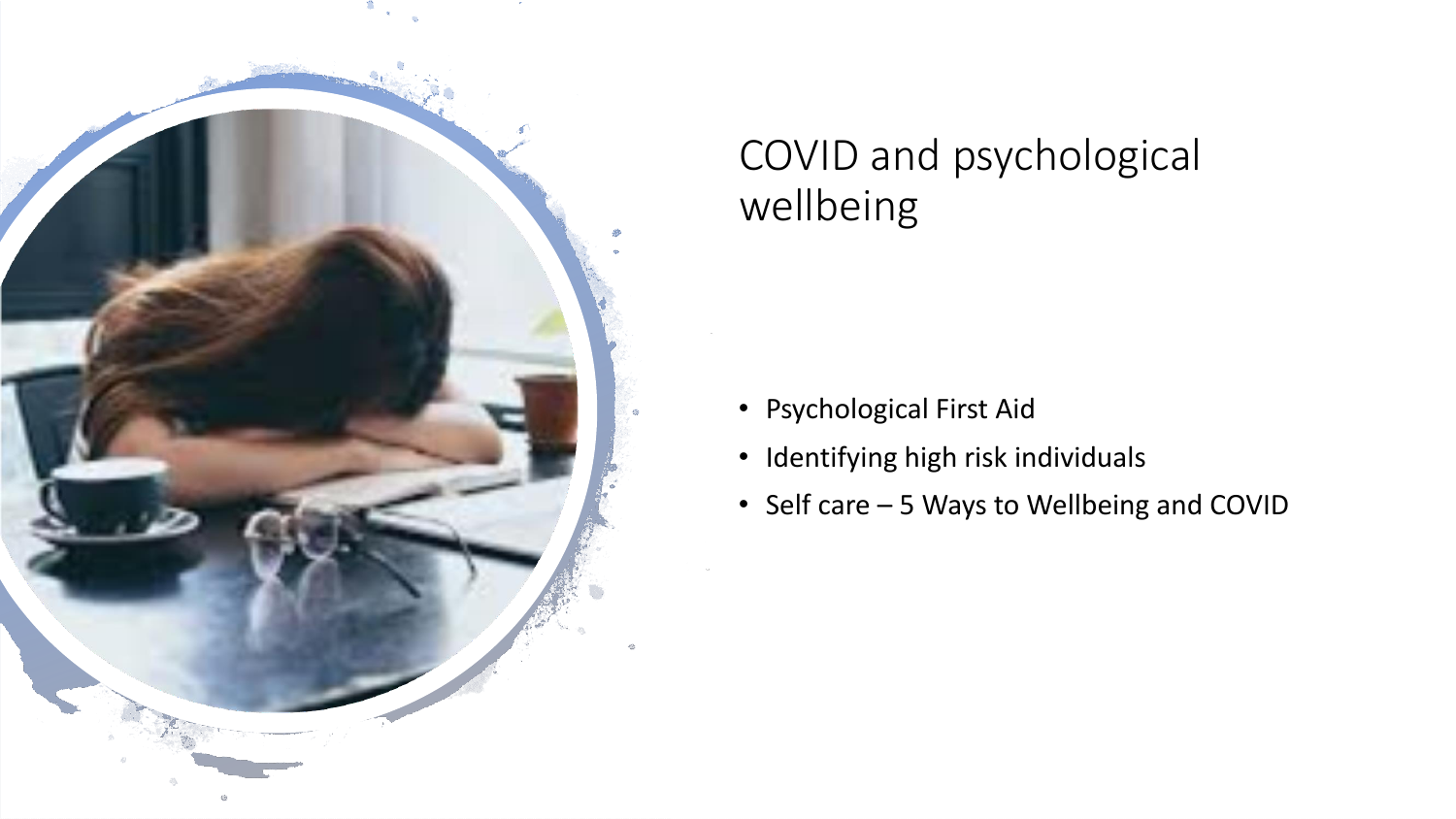### Psychological First Aid

https://www.futurelearn.com/courses/psychological-first-aid-covid-19

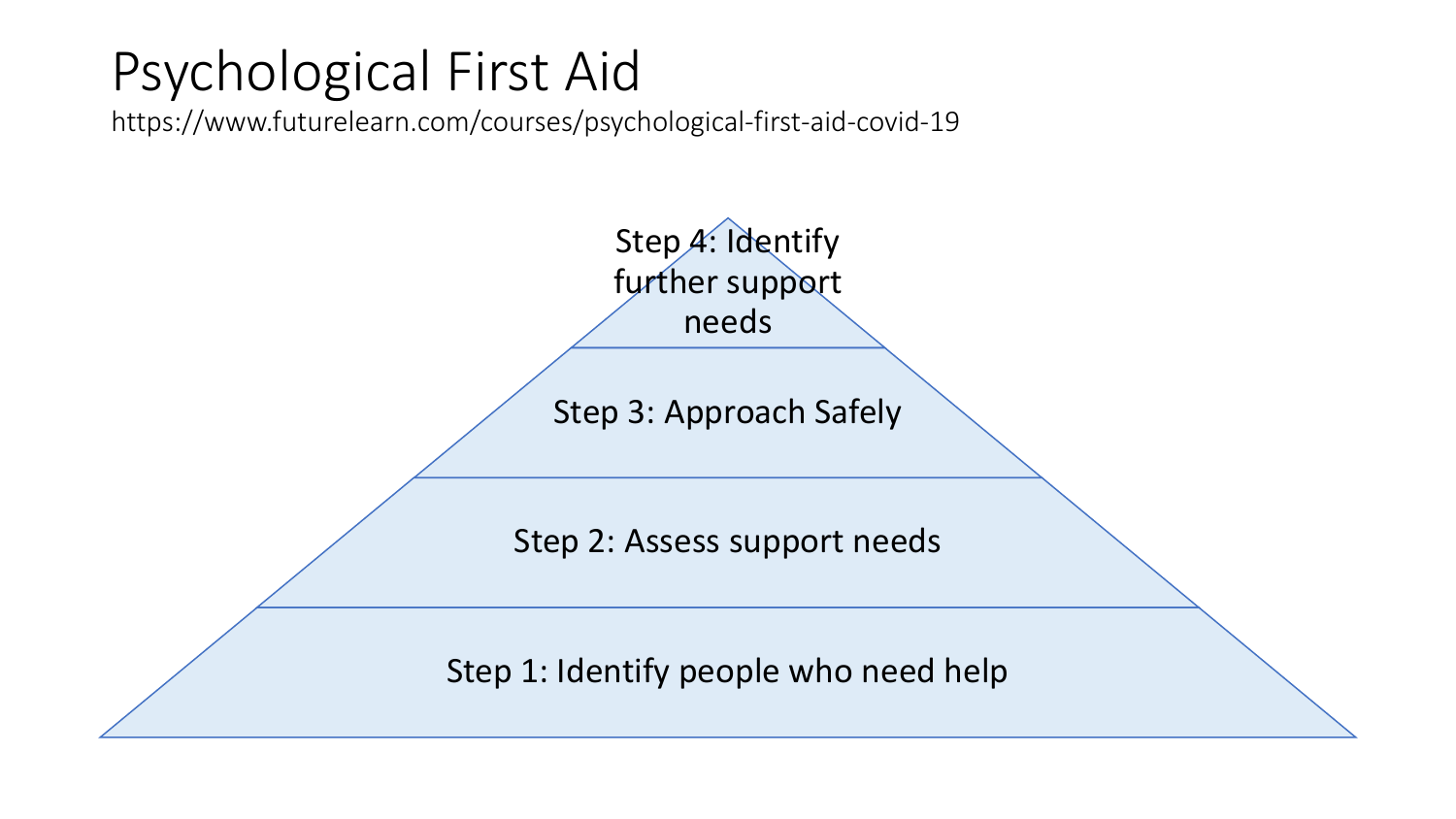## Identify people who may need help

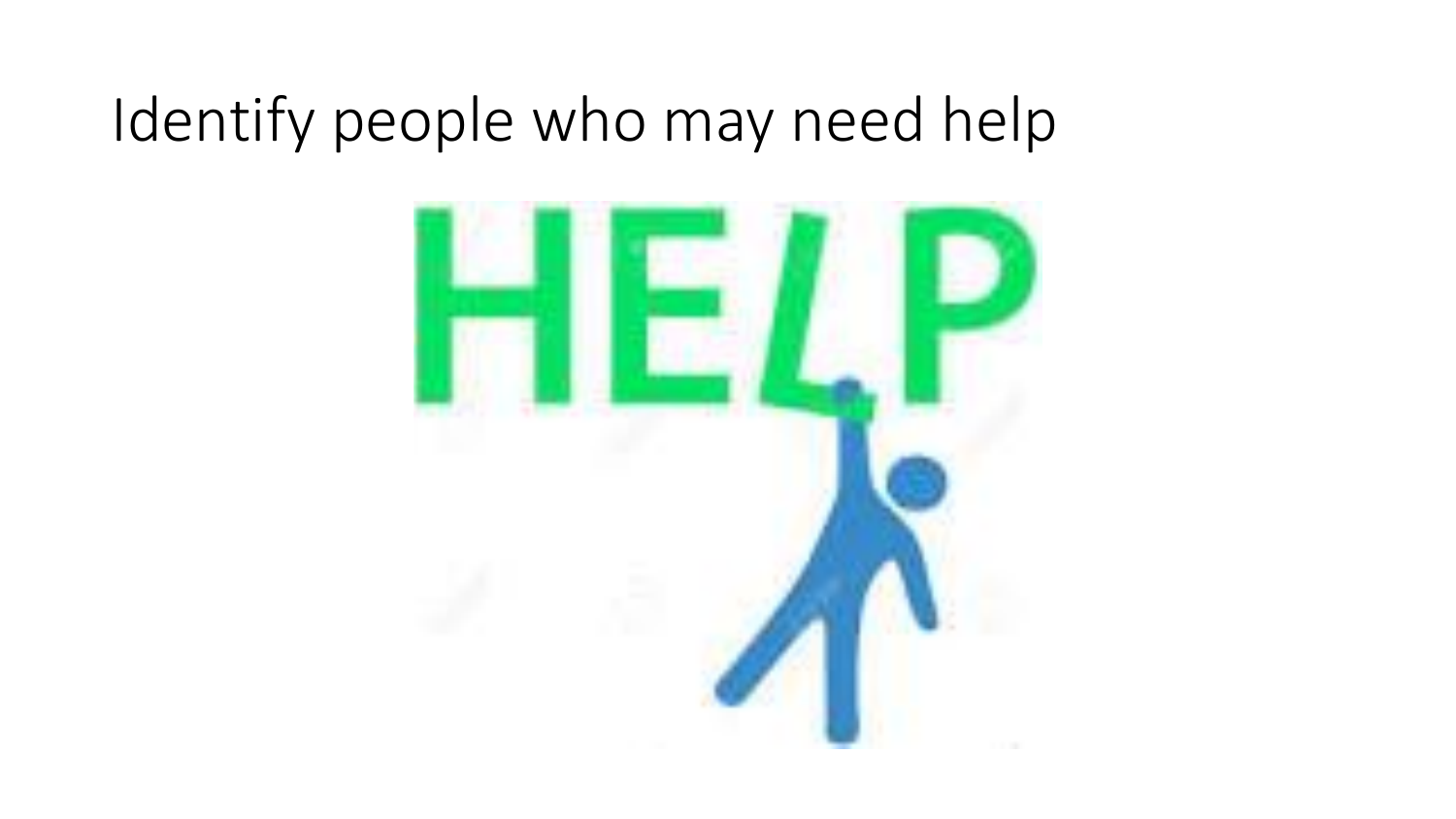# Identifying high risk individuals





Background and scope of guidance Background and scope of an an at very high risk. This guidance is for people, including children, who are at very then<br>This guidance is for people, including children, who are at were there that

Contents Background and spook of Contracticum

Public Health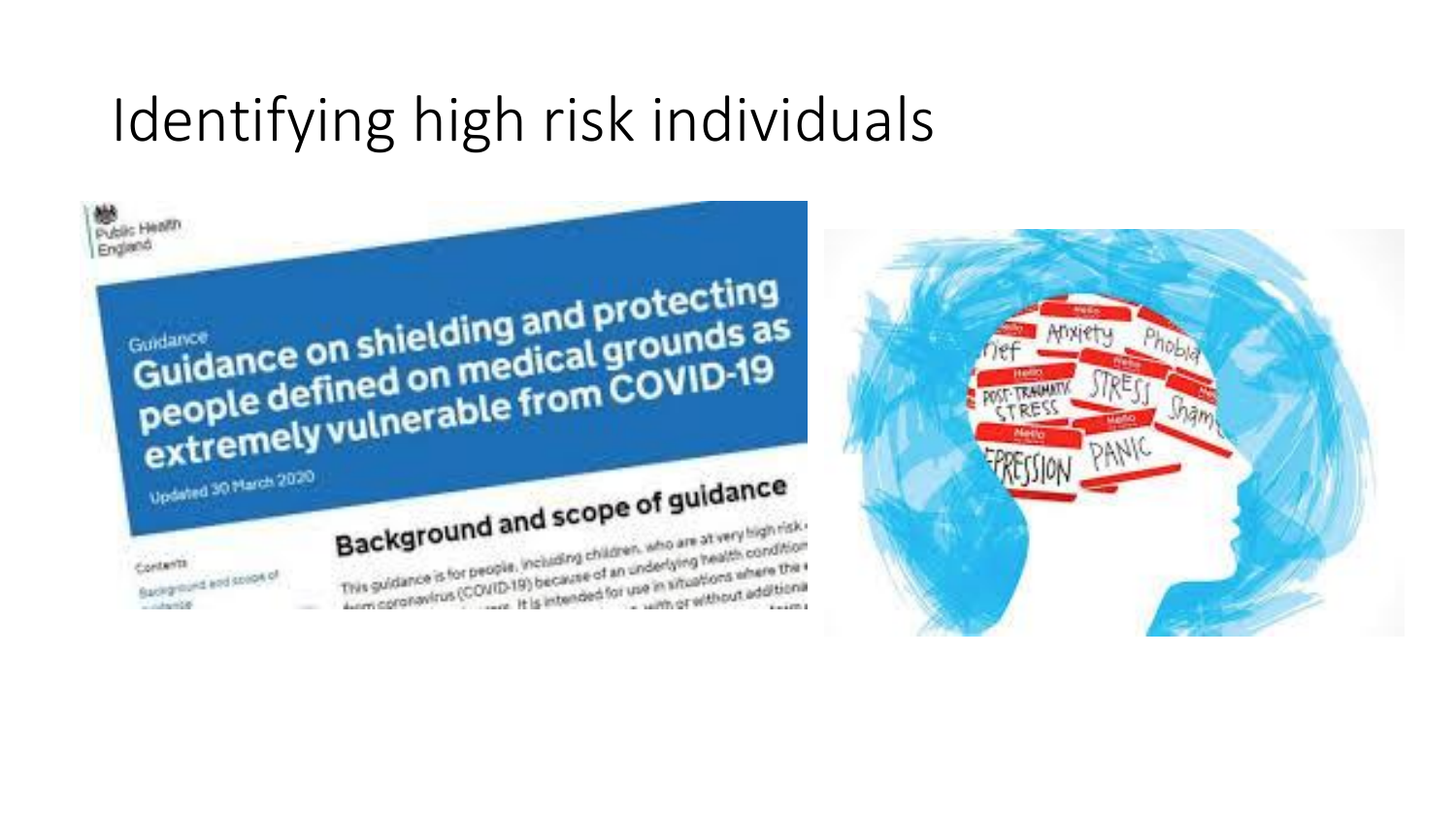#### Assessing support needs

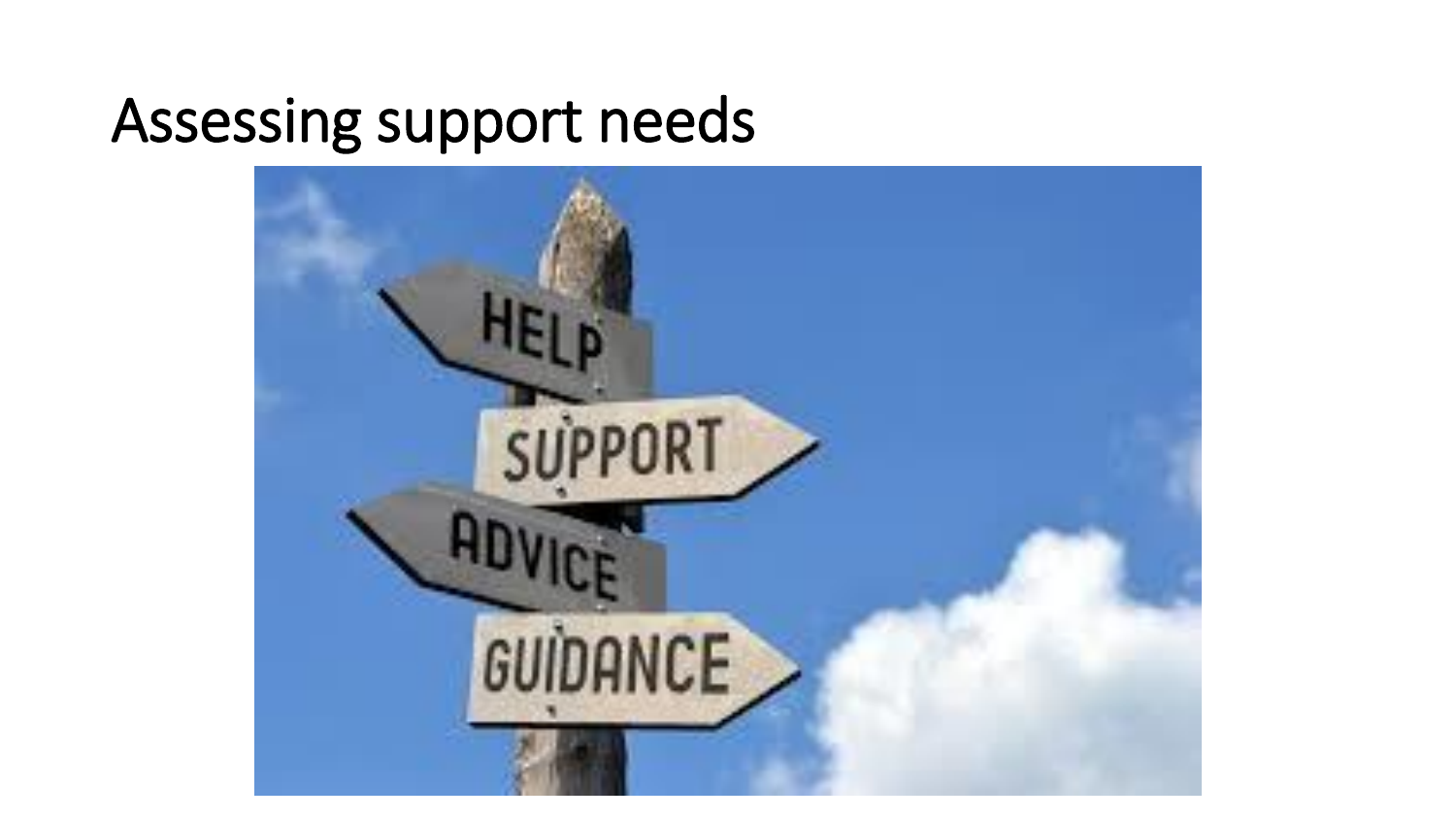#### How can we support wellbeing?

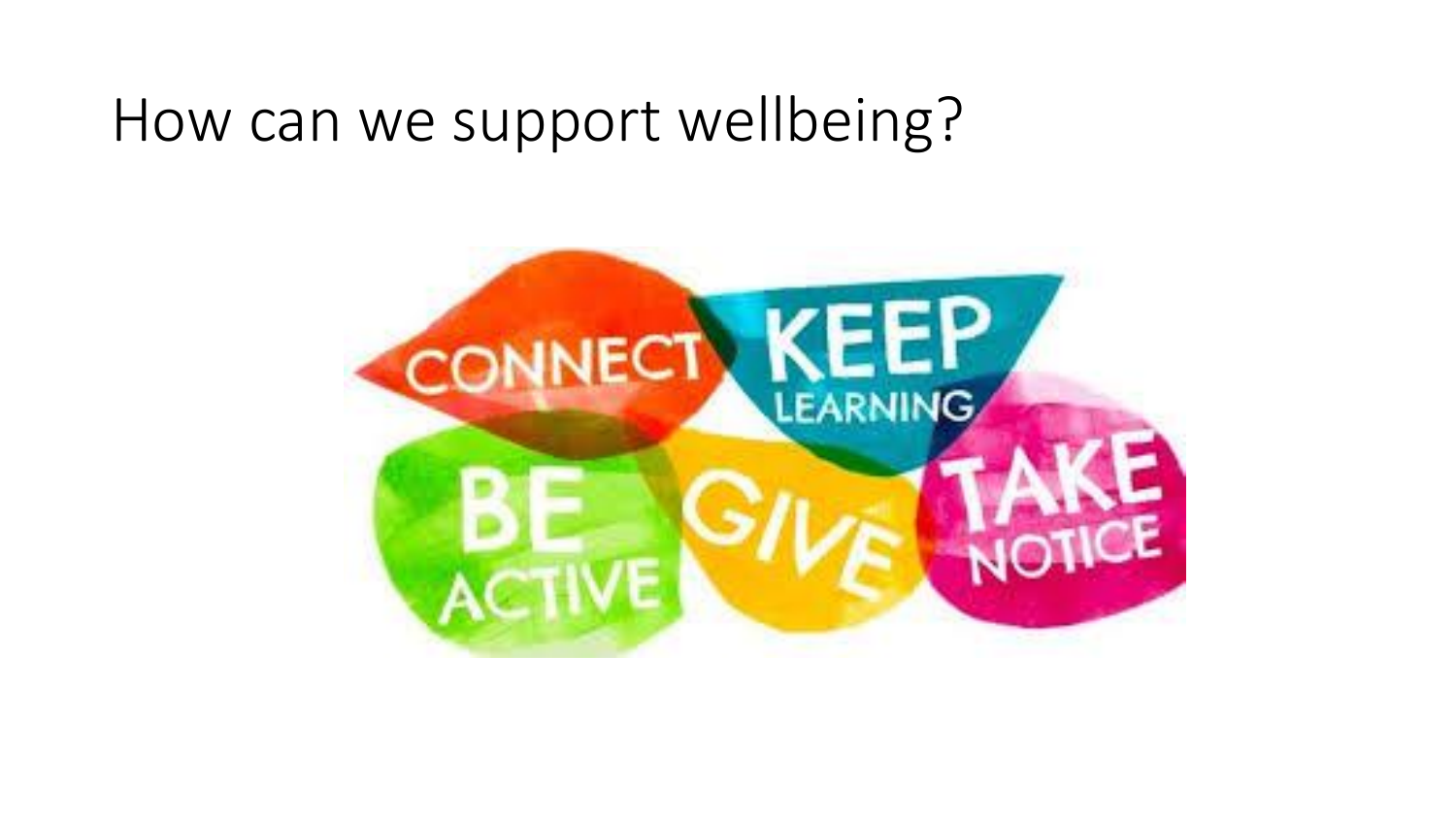

# Connect

*Connect with the people around you. With family, friends, colleagues and neighbours. At home, work, school or in your local community. Think of these as the cornerstones of your life and invest time in developing them. Building these connections will support and enrich you every day.*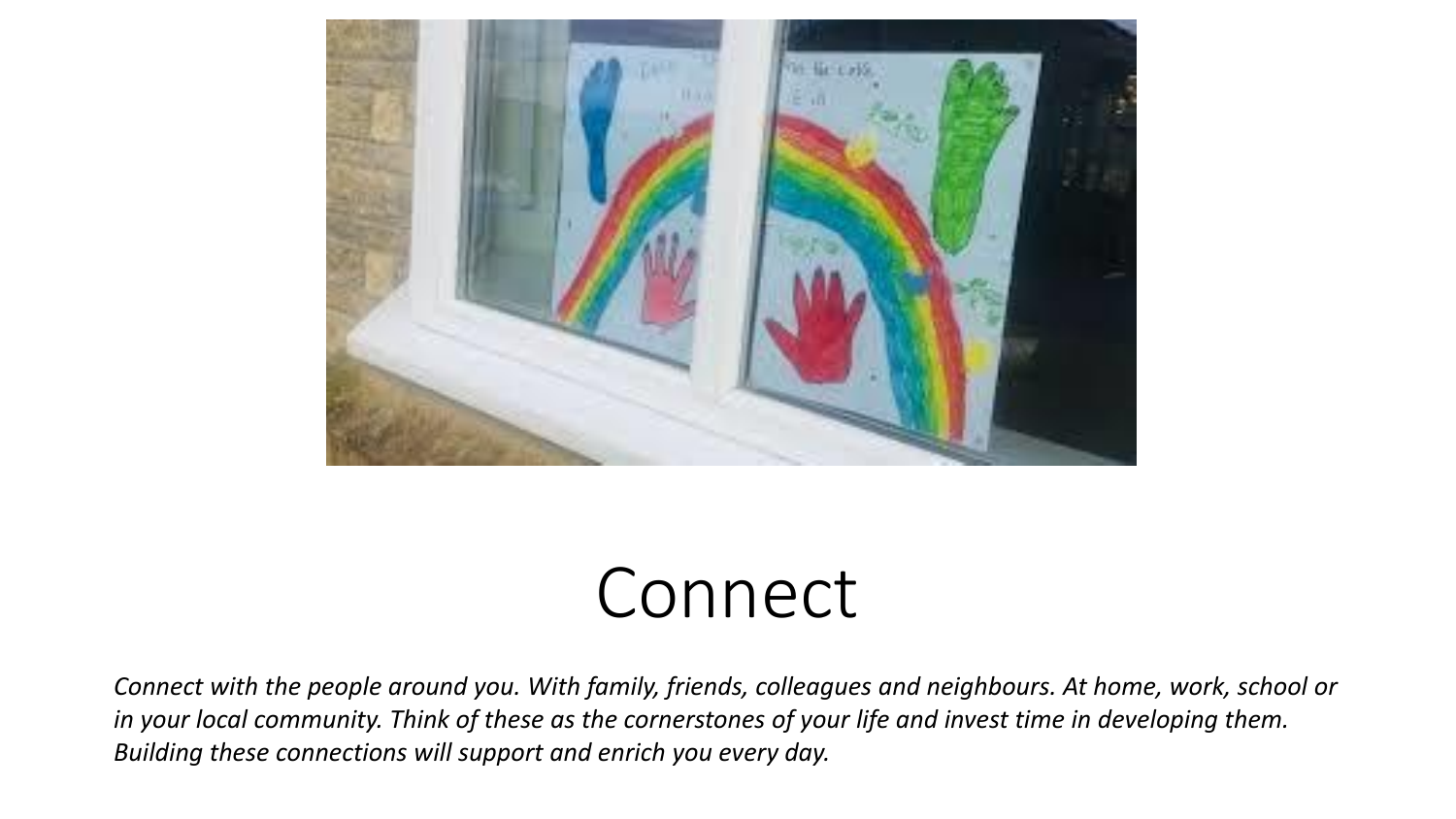#### Be active

*Go for a walk or run. Step outside. Cycle. Play a game. Garden. Dance. Exercising makes you feel good. Most importantly, discover a physical activity you enjoy and that suits your level of mobility and fitness.*

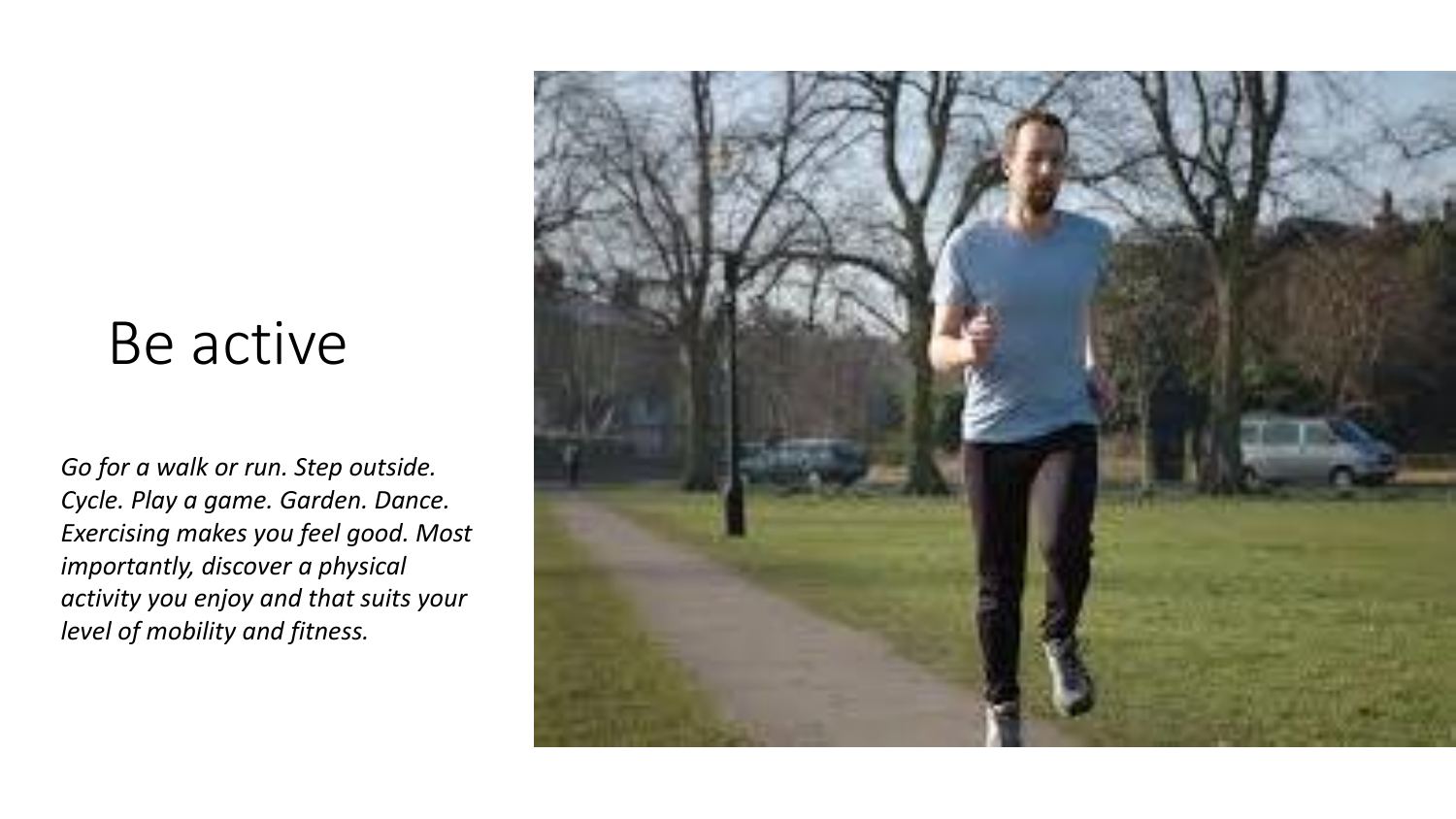#### Be curious

*Catch sight of the beautiful. Remark on the unusual. Notice the changing seasons. Savour the moment, whether you are eating lunch or talking to friends. Be aware of the world around you and what you are feeling. Reflecting on your experiences will help you appreciate what matters to you.*

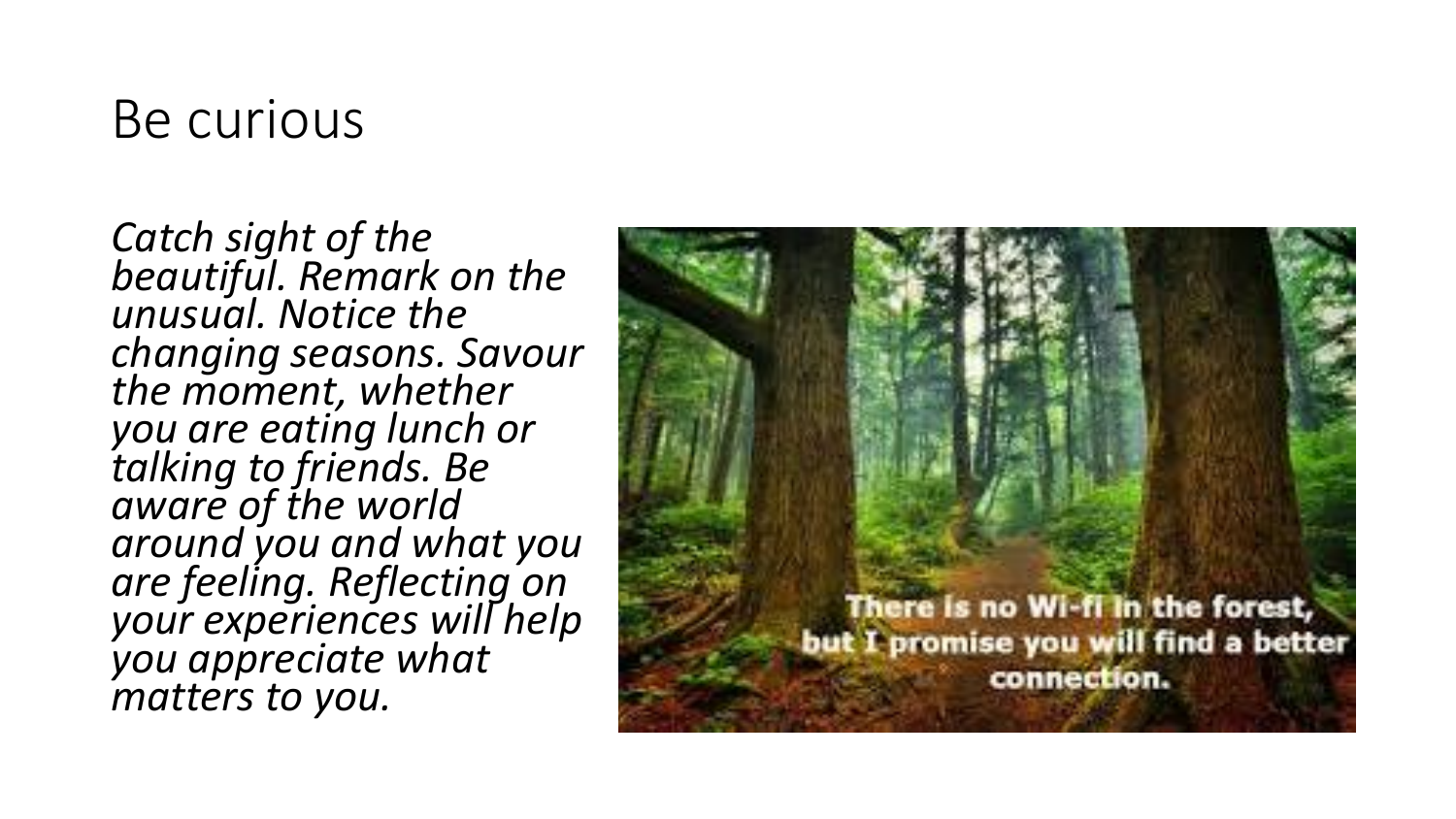#### Keep learning

*Try something new. Rediscover an old interest. Sign up for that course. Fix a bike. Learn to play an instrument or how to cook your favourite food. Set a challenge you will enjoy achieving. As well as being fun, learning new things will make you more confident.*

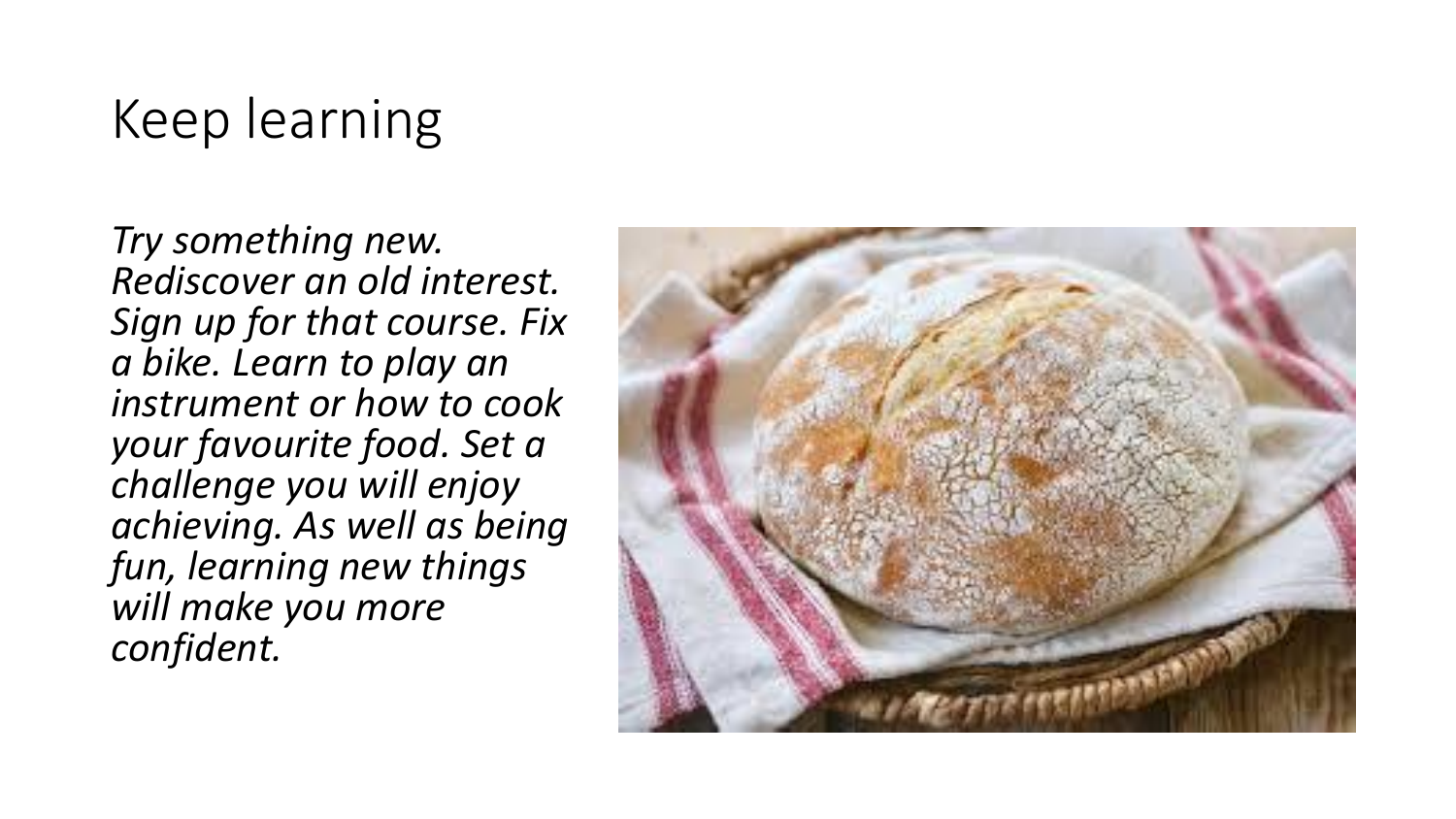*Do something nice for a friend, or a stranger. Thank someone. Smile. Volunteer your time. Join a community group. Look out, as well as in. Seeing yourself, and your happiness, linked to the wider community can be incredibly rewarding and creates connections with the people around you.*



**NHS** Volunteer Responders